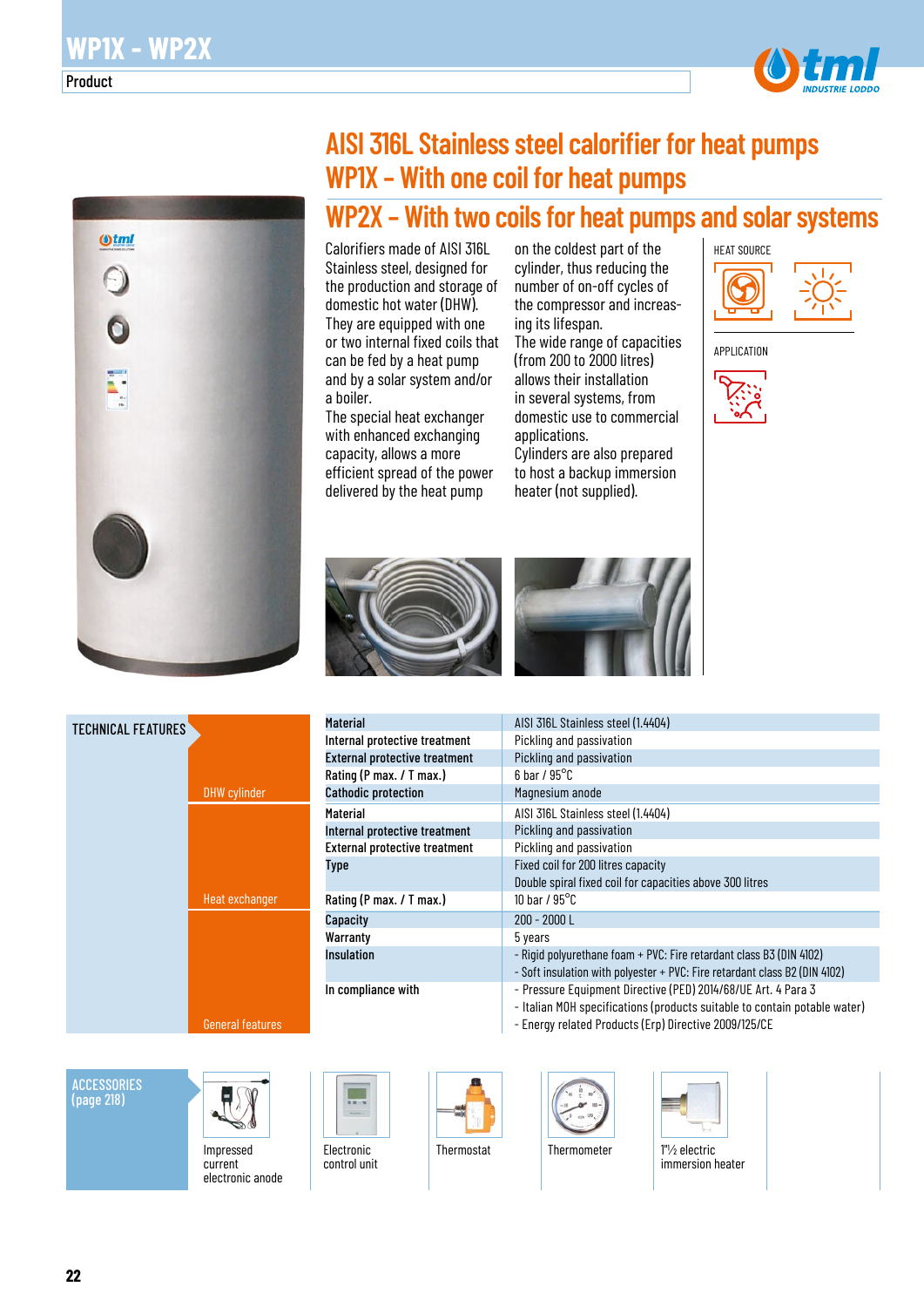



### **WP1X - Hard insulation with rigid polyurethane foam and PVC jacket**

|                     | <b>INSULATION</b> | ErP   | <b>HEAT LOSS S</b> | <b>REAL</b>  | <b>HEAT EXCHANGER</b> |
|---------------------|-------------------|-------|--------------------|--------------|-----------------------|
| <b>CODE</b>         | THICK. (mm)       | CLASS | (W)                | CAPACITY (L) | $(m^2) / (L)^*$       |
| <b>WP1X 00200 R</b> | 50                | B     | 56,7               | 189,8        | 1,90/18,6             |
| WP1X 00300 R        | 50                | B     | 69,2               | 290,3        | 3.50 / 34.3           |
| WP1X 00400 R        | 50                | B     | 73,0               | 414,9        | 4.50 / 44.1           |
| WP1X 00500 R        | 50                | B     | 81,6               | 500,3        | 5,70/55,9             |
| WP1X 00600 R        | 50                | B     | 90,2               | 585,7        | 5,70/55,9             |
| WP1X 00800 R        | 100               | C     | 106,6              | 749.8        | 6,00/58,8             |
| WP1X 01000 R        | 100               | C     | 110,5              | 931,5        | 6,00/58,8             |
| WP1X 01500 R        | 100               | C     | 133                | 1474.3       | 7,50 / 73,5           |
| WP1X 02000 R        | 100               | C     | 143,3              | 1951,9       | 10,40 / 101,9         |

### **WP1X - Soft insulation with polyester and PVC jacket**

| <b>CODE</b>         | <b>INSULATION</b><br>THICK. (mm) | FrP'<br>CLASS | <b>HEAT LOSS S</b><br>(W) | <b>REAL</b><br><b>CAPACITY (L)</b> | <b>HEAT FXCHANGER</b><br>$(m2)/(L)$ <sup>*</sup> |
|---------------------|----------------------------------|---------------|---------------------------|------------------------------------|--------------------------------------------------|
| WP1X 00800 F        | 130                              | C             | 126,6                     | 749.8                              | 6.00 / 58.8                                      |
| <b>WP1X 01000 F</b> | 130                              | C             | 138,4                     | 931,5                              | 6.00 / 58.8                                      |
| <b>WP1X 01500 F</b> | 130                              | C             | 168,3                     | 1474.3                             | 7.50 / 73.5                                      |
| WP1X 02000 F        | 130                              | C             | 181,8                     | 1951.9                             | 10,40 / 101,9                                    |



### **WP2X - Hard insulation with rigid polyurethane foam and PVC jacket**

| <b>CODE</b>         | <b>INSULATION</b><br>THICK. (mm) | ErP<br><b>CLASS</b> | <b>HEAT LOSS S</b><br>(W) | <b>REAL</b><br>CAPACITY (L) | <b>LOWER HEAT</b><br>EXCHANGER $(m^2) / (L)^*$ | UPPER HEAT<br>EXCHANGER $(m^2) / (L)^*$ |
|---------------------|----------------------------------|---------------------|---------------------------|-----------------------------|------------------------------------------------|-----------------------------------------|
| WP2X 00300 R        | 50                               | B                   | 69,2                      | 290,3                       | 1,00/9,8                                       | 2,40/23,5                               |
| WP2X 00400 R        | 50                               | B                   | 73,0                      | 414.9                       | 1,20/11,8                                      | 3,00 / 29,4                             |
| <b>WP2X 00500 R</b> | 50                               | B                   | 81.6                      | 500,3                       | 1,50/14,7                                      | 4,20/41,2                               |
| WP2X 00600 R        | 50                               | B                   | 90.2                      | 585.7                       | 2,00/19,6                                      | 5.00 / 49.0                             |
| <b>WP2X 00800 R</b> | 100                              | C                   | 106,6                     | 749.8                       | 2,00/19,6                                      | 5,20/51,0                               |
| WP2X 01000 R        | 100                              | C                   | 110,5                     | 931,5                       | 3,30/32,3                                      | 6,00/58,8                               |
| <b>WP2X 01500 R</b> | 100                              | C                   | 133                       | 1474,3                      | 3,60/35,3                                      | 7,50 / 73,5                             |
| WP2X 02000 R        | 100                              | C                   | 143,3                     | 1951,9                      | 5,50/53,9                                      | 8,50 / 83,3                             |

## **WP2X - Soft insulation with polyester and PVC jacket**

| CODE                | <b>LINSUL ATION</b><br>THICK. (mm) | <b>FrP</b><br>CLASS | HEAT LOSS S<br>(W) | RÉAL<br>LCAPACITY (L)' | <b>I OWER HEAT</b><br>EXCHANGER $(m^2) / (L)^*$ | LUPPER HEAT <sup>1</sup><br>$EXCHANGER(m2) / (L) *$ |
|---------------------|------------------------------------|---------------------|--------------------|------------------------|-------------------------------------------------|-----------------------------------------------------|
| WP2X 00800 F        | 130                                | u                   | 126,6              | 749.8                  | 2,00/19,6                                       | 5.20 / 51.0                                         |
| WP2X 01000 F        | 130                                | u                   | 138,4              | 931,5                  | 3,30 / 32,3                                     | 6.00 / 58.8                                         |
| <b>WP2X 01500 F</b> | 130                                | u                   | 168,3              | 1474.3                 | 3,60/35,3                                       | 7,50 / 73,5                                         |
| WP2X 02000 F        | 130                                | u                   | 181,8              | 1951,9                 | 5.50 / 53.9                                     | 8,50/83,3                                           |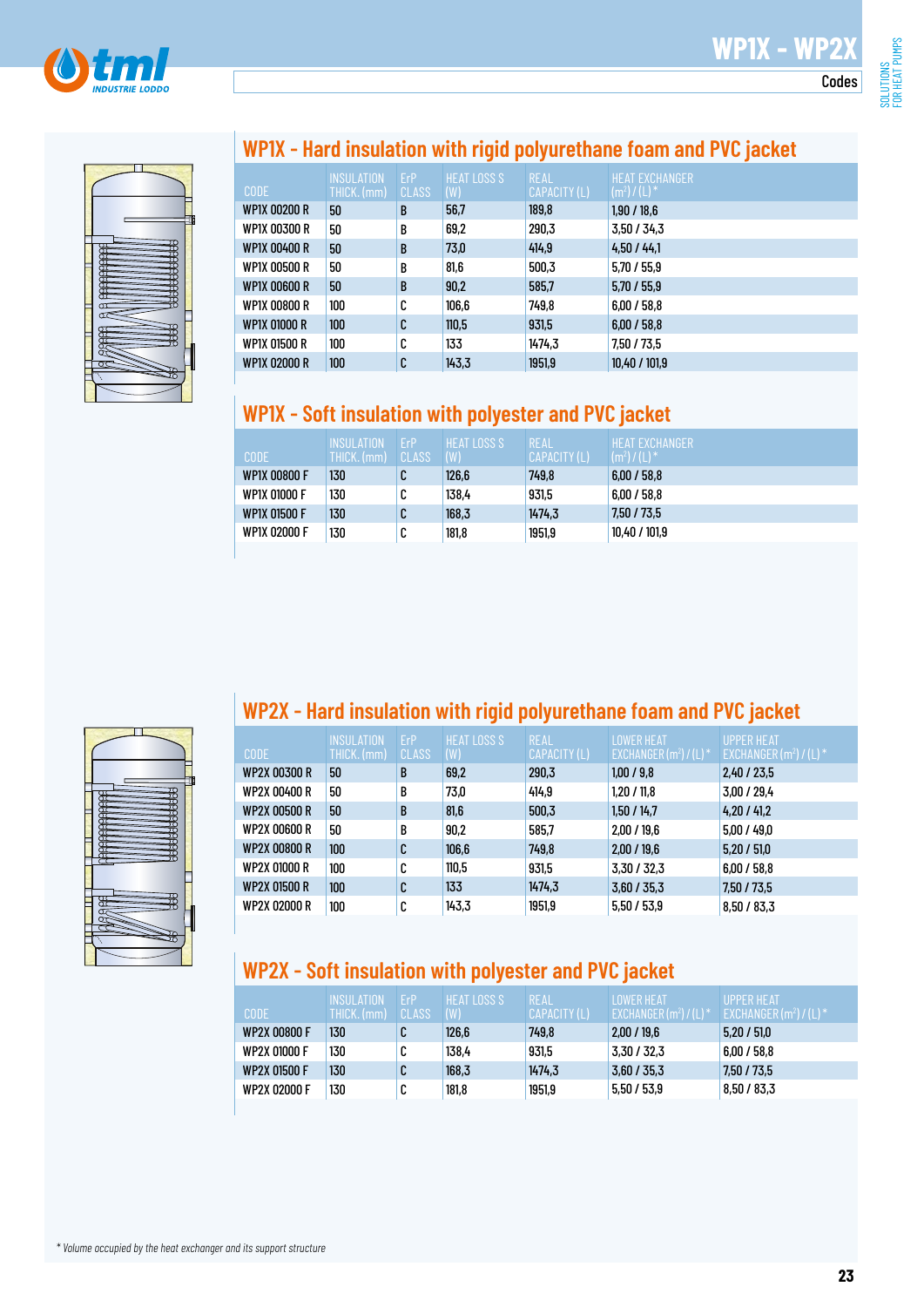



| <b>MODEL</b>        | DIMENSIONS (mm) |      | $Ø$ EXT $**$<br>(Hard/Soft ins.) | $R^*$ | <b>HEAT EXCHANGER</b><br>$\rm (m^2)$ | <b>WEIGHT</b><br>(kg) |
|---------------------|-----------------|------|----------------------------------|-------|--------------------------------------|-----------------------|
| <b>WP1X 00200 R</b> | 450             | 1305 | 550                              | 1430  | $1.90***$                            | 64                    |
| WP1X 00300 R        | 500             | 1595 | 600                              | 1720  | 3,50                                 | 91                    |
| <b>WP1X 00400 R</b> | 650             | 1395 | 750                              | 1600  | 4,50                                 | 110                   |
| <b>WP1X 00500 R</b> | 650             | 1645 | 750                              | 1820  | 5,70                                 | 131                   |
| <b>WP1X 00600 R</b> | 650             | 1895 | 750                              | 2050  | 5.70                                 | 142                   |
| WP1X 00800_         | 790             | 1750 | 990/1050                         | 1745  | 6.00                                 | 168                   |
| WP1X 01000_         | 790             | 2110 | 990/1050                         | 2095  | 6.00                                 | 188                   |
| WP1X 01500_         | 1000            | 2115 | 1200/1260                        | 2145  | 7.50                                 | 271                   |
| WP1X 02000_         | 1100            | 2465 | 1300/1360                        | 2465  | 10,40                                | 362                   |

*\* For capacities from 200 to 600 litres, the tilt height refers to the insulated cylinder* 

*\*\* The insulation is removable except for models from 200 to 600 litres*

*\*\*\* Fixed single spiral coil*

|                     |     | <b>HEIGHTS (mm)</b> |     |     |      | <b>NECTIONS (GAS)</b><br>CONI |      |      |      |      |                          |                      |                        |               |                 |                   |                          |                   |         |
|---------------------|-----|---------------------|-----|-----|------|-------------------------------|------|------|------|------|--------------------------|----------------------|------------------------|---------------|-----------------|-------------------|--------------------------|-------------------|---------|
| <b>MODEL</b>        |     |                     |     |     |      |                               |      |      |      |      |                          |                      | $\overline{0}$         |               |                 |                   |                          |                   |         |
| <b>WP1X 00200 R</b> | 95  | 187                 | 262 | 342 | 623  | 623                           | 743  | 1077 | 953  | 1087 | $\overline{\phantom{0}}$ | $1''\frac{1}{4}$     | ľ"                     | $\frac{1}{2}$ | $\frac{1}{2}$   | 1"                | -                        | 1 <sup>n</sup> /2 | 120/180 |
| <b>WP1X 00300 R</b> | 120 | 210                 | 300 | 320 | 495  | 780                           | 925  | 1110 | 1160 | 1365 | $\overline{\phantom{a}}$ | $1^{\prime\prime}/4$ | $1''\frac{1}{4}$       | $\frac{1}{2}$ | $\frac{1}{2}$   | 1"                | $\overline{\phantom{0}}$ | 1 <sup>n</sup> /2 | 120/180 |
| WP1X 00400 R        | 145 | 240                 | 310 | 340 | 525  | 680                           | 870  | 1005 | 1030 | 1140 | $\overline{\phantom{0}}$ | $1^{\prime\prime}/4$ | $1''\frac{1}{4}$       | $\frac{1}{2}$ | $\frac{1}{2}$   | ı"                | -                        | 1 <sup>n</sup> /2 | 120/180 |
| WP1X 00500 R        | 145 | 240                 | 310 | 350 | 570  | 810                           | 1020 | 1250 | 1280 | 1390 | $\overline{\phantom{a}}$ | $1^{\prime\prime}/4$ | $1''\frac{1}{4}$       | $\frac{1}{2}$ | $\frac{1}{2}$   | 1"                | $\overline{\phantom{0}}$ | 1 <sup>n</sup> /2 | 120/180 |
| <b>WP1X 00600 R</b> | 145 | 240                 | 310 | 390 | 605  | 930                           | 1070 | 1250 | 1510 | 1640 |                          | $1^{\prime\prime}/4$ | $1''\frac{1}{4}$       | $\frac{1}{2}$ | $\frac{1}{2}$   | 1"                | -                        | 1 <sup>n</sup> /2 | 120/180 |
| WP1X 00800_         | 170 | 275                 | 345 | 405 | 620  | 840                           | 1000 | 1170 | 1310 | 1425 | -                        | $1^{\prime\prime}/4$ | $1^{\prime\prime}/\mu$ | $\frac{1}{2}$ | 1"              | 1 <sup>n</sup> /2 | $\overline{\phantom{0}}$ | 1 <sup>n</sup> /2 | 120/180 |
| WP1X 01000          | 170 | 275                 | 345 | 475 | 750  | 1000                          | 1120 | 1275 | 1615 | 1770 | $\overline{\phantom{0}}$ | $1^{\prime\prime}/4$ | $1''\frac{1}{4}$       | $\frac{1}{2}$ | ľ"              | 1 <sup>n</sup> /2 |                          | 1 <sup>n</sup> /2 | 120/180 |
| WP1X 01500          | 230 | 345                 | 475 | 535 | 805  | 1030                          | 1165 | 1325 | 1600 | 1740 | $\overline{\phantom{a}}$ | $1^{\prime\prime}/4$ | $1''\frac{1}{4}$       | $\frac{1}{2}$ | 1"              | 2"                | $\overline{\phantom{0}}$ | 1 <sup>n</sup> /2 | 220/290 |
| WP1X 02000_         | 325 | 455                 | 585 | 655 | 1030 | 1240                          | 1385 | 1530 | 1885 | 2035 | 100                      | $1''\frac{1}{4}$     | $1''\frac{1}{4}$       | $\frac{1}{2}$ | $1^{\text{II}}$ | "?                | $1^{\prime\prime}$       | 1 <sup>n</sup> /2 | 220/290 |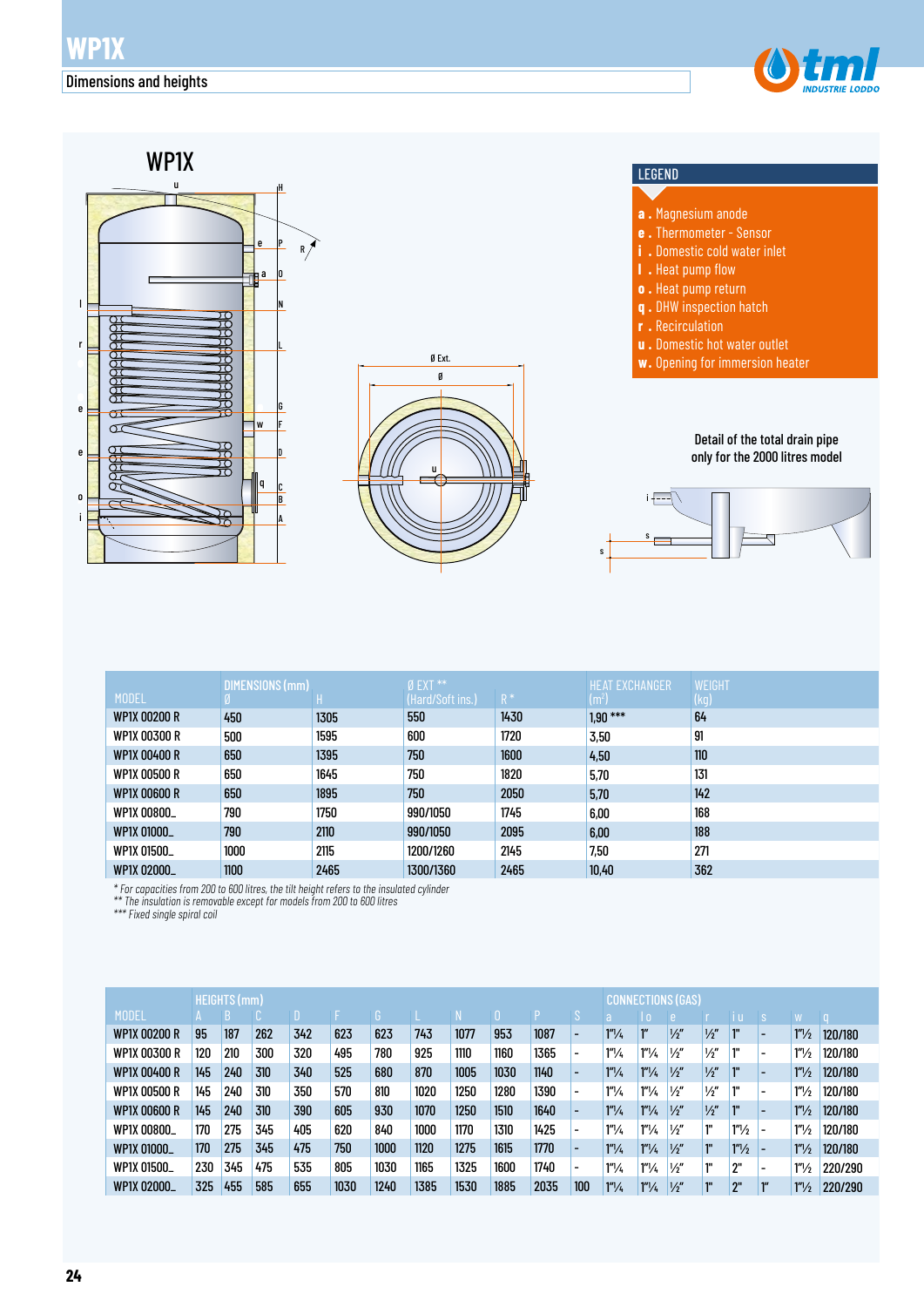

SOLUTIONS<br>FOR HEAT PUMPS FOR HEAT PUMPS

#### System layout

*Disclaimer: this layout is purely indicative. It does not replace consultant's design*

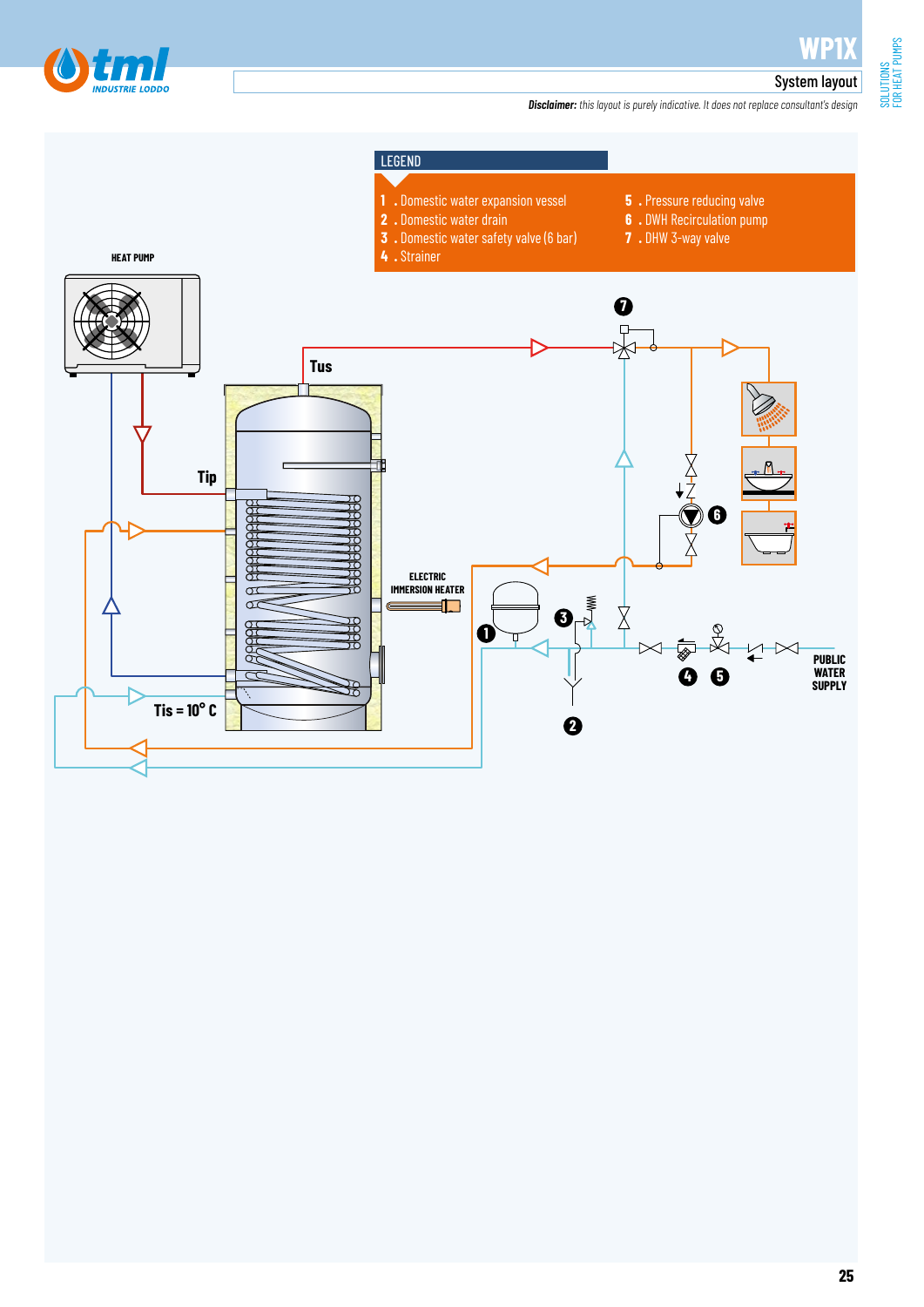

|                                | <b>MODEL</b>                                      | WP1X 00200R              |                          |      |                  | WP1X 00300R              |                          |      |      | <b>WP1X 00400R</b>       |                          |      |                  |
|--------------------------------|---------------------------------------------------|--------------------------|--------------------------|------|------------------|--------------------------|--------------------------|------|------|--------------------------|--------------------------|------|------------------|
|                                | HEAT EXCHANGER (m <sup>2</sup> ) [L] <sup>1</sup> | $1,9$ [13,5]             |                          |      |                  | 3,5[24,9]                |                          |      |      | 4,5[32,0]                |                          |      |                  |
|                                | PRIMARY FLOW $(m^3/h)$                            | $\mathbf{2}$             |                          |      |                  | $\mathbf{2}$             |                          |      |      | 3                        |                          |      |                  |
|                                | PRIMARY TEMP. (°C)                                | 50                       | 60                       | 70   | 80               | 50                       | 60                       | 70   | 80   | 50                       | 60                       | 70   | 80               |
|                                | LITRES 10' (L/10') <sup>2</sup>                   | 249                      | 296                      | 413  | 452              | 390                      | 462                      | 642  | 701  | 546                      | 643                      | 896  | 977              |
|                                | LITRES FIRST HOUR <sup>2</sup>                    | 595                      | 872                      | 1193 | 1425             | 962                      | 1391                     | 1880 | 2235 | 1305                     | 1887                     | 2562 | 3044             |
| DHW FROM<br>10 TD 45 °C        | CONTINUOUS DRAW (L) 3                             | 437                      | 729                      | 984  | 1229             | 722                      | 1173                     | 1565 | 1938 | 959                      | 1571                     | 2104 | 2612             |
|                                | POWER (kW)                                        | 18                       | 30                       | 40   | 50               | 29                       | 48                       | 64   | 79   | 39                       | 64                       | 86   | 106              |
|                                | PREHEATING <sup>3</sup> (min)                     | 29                       | 17                       | 12   | 10 <sup>10</sup> | 29                       | 17                       | 12   | 10   | 31                       | 18                       | 13   | 10 <sup>10</sup> |
|                                | LITRES 10' (L/10') 2                              | $\overline{a}$           | $\overline{\phantom{0}}$ | 260  | 291              | $\overline{a}$           | $\overline{\phantom{0}}$ | 406  | 455  | $\overline{\phantom{0}}$ |                          | 568  | 634              |
|                                | LITRES FIRST HOUR <sup>2</sup>                    |                          | $\overline{\phantom{0}}$ | 657  | 846              | $\overline{a}$           | $\overline{\phantom{a}}$ | 1057 | 1349 | $\overline{\phantom{0}}$ | $\overline{\phantom{0}}$ | 1434 | 1831             |
| <b>DHW FROM</b><br>10 TO 60 °C | CONTINUOUS DRAW (L) 3                             | $\overline{\phantom{0}}$ | $\overline{\phantom{0}}$ | 501  | 701              | $\overline{a}$           | $\overline{\phantom{a}}$ | 822  | 1129 | $\overline{\phantom{a}}$ |                          | 1095 | 1512             |
|                                | POWER (kW)                                        |                          | $\overline{\phantom{0}}$ | 29   | 41               |                          | $\overline{\phantom{0}}$ | 48   | 66   |                          |                          | 63.7 | 87,9             |
|                                | PREHEATING <sup>3</sup> (min)                     | $\overline{\phantom{0}}$ | $\overline{\phantom{0}}$ | 25   | 18               | $\overline{\phantom{0}}$ | $\overline{\phantom{a}}$ | 25   | 18   | $\overline{\phantom{0}}$ | ٠                        | 26   | 19               |
|                                | NL <sup>4</sup>                                   | 4                        |                          |      |                  | $\mathbf{1}$             |                          |      |      | 20                       |                          |      |                  |

| <b>DHW FROM<br/>10 TD 60 °C</b> | CONTINUOUS DRAW (L) 3                             |                          | $\overline{\phantom{a}}$ | 501  | 701         | $\overline{a}$           | $\overline{a}$           | 822  | 1129 | $\overline{\phantom{a}}$     | $\overline{\phantom{a}}$ | 1095   | 1512   |
|---------------------------------|---------------------------------------------------|--------------------------|--------------------------|------|-------------|--------------------------|--------------------------|------|------|------------------------------|--------------------------|--------|--------|
|                                 | POWER (kW)                                        |                          | $\overline{a}$           | 29   | 41          | $\overline{\phantom{a}}$ | $\overline{a}$           | 48   | 66   | $\qquad \qquad \blacksquare$ | $\overline{\phantom{a}}$ | 63,7   | 87,9   |
|                                 | PREHEATING <sup>3</sup> (min)                     | $\blacksquare$           | $\overline{a}$           | 25   | 18          | $\overline{\phantom{a}}$ | $\overline{a}$           | 25   | 18   | $\overline{\phantom{a}}$     |                          | 26     | 19     |
|                                 | NL <sup>4</sup>                                   | 4                        |                          |      |             | $\mathbf{11}$            |                          |      |      | 20                           |                          |        |        |
|                                 |                                                   |                          |                          |      |             |                          |                          |      |      |                              |                          |        |        |
|                                 |                                                   |                          |                          |      |             |                          |                          |      |      |                              |                          |        |        |
|                                 | <b>MODEL</b>                                      | <b>WP1X 00500R</b>       |                          |      |             | <b>WP1X 00600R</b>       |                          |      |      | <b>WP1X 00800_</b>           |                          |        |        |
|                                 | HEAT EXCHANGER (m <sup>2</sup> ) [L] <sup>1</sup> | 5,7[40,5]                |                          |      |             | 5,7 [40,5]               |                          |      |      | 6,0[42,6]                    |                          |        |        |
|                                 | PRIMARY FLOW (m3/h)                               | $\overline{3}$           |                          |      |             | $\overline{3}$           |                          |      |      | $\overline{3}$               |                          |        |        |
|                                 | PRIMARY TEMP. (°C)                                | 50                       | 60                       | 70   | 80          | 50                       | 60                       | 70   | 80   | 50                           | 60                       | 70     | $80\,$ |
|                                 | LITRES 10' (L/10') <sup>2</sup>                   | 658                      | 771                      | 1072 | 1165        | 739                      | 852                      | 1188 | 1281 | 902                          | 1018                     | 1424   | 1520   |
|                                 | LITRES FIRST HOUR <sup>2</sup>                    | 1571                     | 2247                     | 3037 | 3595        | 1652                     | 2329                     | 3153 | 3711 | 1851                         | 2548                     | 3458   | 4032   |
| <b>DHW FROM<br/>10 TD 45 °C</b> | CONTINUOUS DRAW (L) 3                             | 1153                     | 1865                     | 2482 | 3070        | 1153                     | 1866                     | 2483 | 3070 | 1198                         | 1933                     | 2569   | 3173   |
|                                 | POWER (kW)                                        | 47                       | 76                       | 101  | 125         | 47                       | 76                       | 101  | 125  | 49                           | 79                       | 105    | 129    |
|                                 | PREHEATING <sup>3</sup> (min)                     | 32                       | 19                       | 14   | $\mathbf l$ | 37                       | 22                       | 16   | 13   | 47                           | 27                       | $20\,$ | 16     |
|                                 | LITRES 10' (L/10') <sup>2</sup>                   | $\overline{a}$           | $\overline{\phantom{a}}$ | 683  | 760         | $\overline{\phantom{a}}$ | $\overline{\phantom{a}}$ | 764  | 841  | $\overline{\phantom{a}}$     | $\overline{\phantom{a}}$ | 928    | 1007   |
|                                 | LITRES FIRST HOUR <sup>2</sup>                    |                          | $\overline{\phantom{a}}$ | 1721 | 2182        | $\Box$                   | $\overline{\phantom{a}}$ | 1802 | 2263 | ÷,                           | $\blacksquare$           | 2005   | 2480   |
|                                 | CONTINUOUS DRAW (L) 3                             | $\overline{\phantom{a}}$ | $\overline{\phantom{a}}$ | 1311 | 1796        | $\overline{\phantom{a}}$ | $\overline{\phantom{a}}$ | 1311 | 1796 | $\overline{\phantom{a}}$     | $\overline{\phantom{a}}$ | 1361   | 1861   |
| DHW FROM<br>10 TO 60 °C         | POWER (kW)                                        |                          | $\overline{\phantom{a}}$ | 76   | 104         | $\blacksquare$           | $\overline{\phantom{a}}$ | 76   | 104  | $\overline{\phantom{a}}$     | $\overline{\phantom{a}}$ | 79,1   | 108,2  |
|                                 | PREHEATING <sup>3</sup> (min)                     | $\overline{\phantom{a}}$ | $\overline{\phantom{a}}$ | 28   | 19          |                          | $\overline{a}$           | 32   | 23   |                              | ÷,                       | 40     | 28     |
|                                 | NL <sup>4</sup>                                   | 30                       |                          |      |             | 34                       |                          |      |      | 44                           |                          |        |        |
|                                 |                                                   |                          |                          |      |             |                          |                          |      |      |                              |                          |        |        |
|                                 |                                                   |                          |                          |      |             |                          |                          |      |      |                              |                          |        |        |
|                                 | <b>MODEL</b>                                      | <b>WP1X 01000.</b>       |                          |      |             | <b>WP1X 01500.</b>       |                          |      |      | <b>WP1X 02000_</b>           |                          |        |        |
|                                 | HEAT EXCHANGER (m <sup>2</sup> ) [L] <sup>1</sup> | 6,0[42,6]                |                          |      |             | 7,5 [53,3]               |                          |      |      | 10,4[73,8]                   |                          |        |        |
|                                 | PRIMARY FLOW (m3/h)                               | $\overline{3}$           |                          |      |             | 4                        |                          |      |      | 5                            |                          |        |        |
|                                 | PRIMARY TEMP. (°C)                                | 50                       | 60                       | 70   | 80          | 50                       | 60                       | 70   | 80   | 50                           | 60                       | 70     | 80     |
|                                 | LITRES 10' (L/10') 2                              | 1075                     | 1191                     | 1671 | 1767        | 1642                     | 1791                     | 2520 | 2643 | 2180                         | 2378                     | 3344   | 3507   |
|                                 | LITRES FIRST HOUR <sup>2</sup>                    | 2023                     | 2721                     | 3704 | 4278        | 2846                     | 3741                     | 5118 | 5856 | 3807                         | 4997                     | 6821   | 7799   |
| DHW FROM<br>10 TO 45 °C         | CONTINUOUS DRAW (L) 3                             | 1198                     | 1933                     | 2568 | 3173        | 1522                     | 2464                     | 3281 | 4058 | 2056                         | 3308                     | 4391   | 5421   |
|                                 | POWER (kW)                                        | 49                       | 79                       | 105  | 129         | 62                       | 100                      | 134  | 165  | 84                           | 135                      | 179    | 221    |
|                                 | PRFHFATING $3$ (min)                              | 58                       | 34                       | 24   | 19          | 71                       | 41                       | 30   | 24   | 71                           | 41                       | 30     | 24     |

|                                | <b>MODEL</b>                                      | <b>WP1X 01000_</b> |                          |      |      | WP1X 01500_              |                          |      |      | <b>WP1X 02000_</b>       |                          |       |       |
|--------------------------------|---------------------------------------------------|--------------------|--------------------------|------|------|--------------------------|--------------------------|------|------|--------------------------|--------------------------|-------|-------|
|                                | HEAT EXCHANGER (m <sup>2</sup> ) [L] <sup>1</sup> | 6,0[42,6]          |                          |      |      | 7,5[53,3]                |                          |      |      | 10,4[73,8]               |                          |       |       |
|                                | PRIMARY FLOW (m <sup>3</sup> /h)                  | 3                  |                          |      |      | 4                        |                          |      |      | 5                        |                          |       |       |
|                                | PRIMARY TEMP. (°C)                                | 50                 | 60                       | 70   | 80   | 50                       | 60                       | 70   | 80   | 50                       | 60                       | 70    | 80    |
|                                | LITRES 10' (L/10') <sup>2</sup>                   | 1075               | 1191                     | 1671 | 1767 | 1642                     | 1791                     | 2520 | 2643 | 2180                     | 2378                     | 3344  | 3507  |
|                                | LITRES FIRST HOUR <sup>2</sup>                    | 2023               | 2721                     | 3704 | 4278 | 2846                     | 3741                     | 5118 | 5856 | 3807                     | 4997                     | 6821  | 7799  |
| DHW FROM<br>10 TD 45 °C        | CONTINUOUS DRAW (L) 3                             | 1198               | 1933                     | 2568 | 3173 | 1522                     | 2464                     | 3281 | 4058 | 2056                     | 3308                     | 4391  | 5421  |
|                                | POWER (kW)                                        | 49                 | 79                       | 105  | 129  | 62                       | 100                      | 134  | 165  | 84                       | 135                      | 179   | 221   |
|                                | PREHEATING <sup>3</sup> (min)                     | 58                 | 34                       | 24   | 19   | 71                       | 41                       | 30   | 24   | 71                       | 41                       | 30    | 24    |
|                                | LITRES 10' (L/10') <sup>2</sup>                   |                    | $\overline{\phantom{a}}$ | 1100 | 1180 | $\overline{\phantom{0}}$ | $\overline{\phantom{0}}$ | 1675 | 1776 | $\overline{\phantom{0}}$ | -                        | 2224  | 2359  |
|                                | LITRES FIRST HOUR <sup>2</sup>                    |                    | $\overline{\phantom{0}}$ | 2178 | 2653 | $\overline{\phantom{0}}$ | ٠                        | 3045 | 3655 | $\overline{\phantom{0}}$ | ٠                        | 4071  | 4882  |
| <b>DHW FROM</b><br>10 TO 60 °C | CONTINUOUS DRAW (L) 3                             | $\overline{a}$     | $\overline{\phantom{a}}$ | 1361 | 1861 | $\overline{\phantom{0}}$ | $\overline{\phantom{a}}$ | 1731 | 2373 | $\overline{\phantom{a}}$ | $\overline{\phantom{a}}$ | 2333  | 3187  |
|                                | POWER (kW)                                        |                    | $\overline{\phantom{a}}$ | 79   | 108  | $\overline{\phantom{0}}$ | $\overline{\phantom{0}}$ | 101  | 138  | $\overline{\phantom{0}}$ | -                        | 135.7 | 185,3 |
|                                | PREHEATING <sup>3</sup> (min)                     | $\overline{a}$     | $\overline{\phantom{a}}$ | 50   | 35   | $\overline{\phantom{0}}$ | -                        | 61   | 43   | $\overline{\phantom{0}}$ | -                        | 61    | 43    |
|                                | NL <sup>4</sup>                                   | 53                 |                          |      |      | 86                       |                          |      |      | 101                      |                          |       |       |

*(1) Volume of fluid contained in the heat exchanger*

*(2) Obtainable with pre-heated cylinder (at 45 °C with primary side set at 50 or 60 °C and pre-heated at 60 °C in the other cases) and a running heat source (3) With a proper power heat source generator*

*(4) Primary side 80 °C - Secondary side 10-45 °C*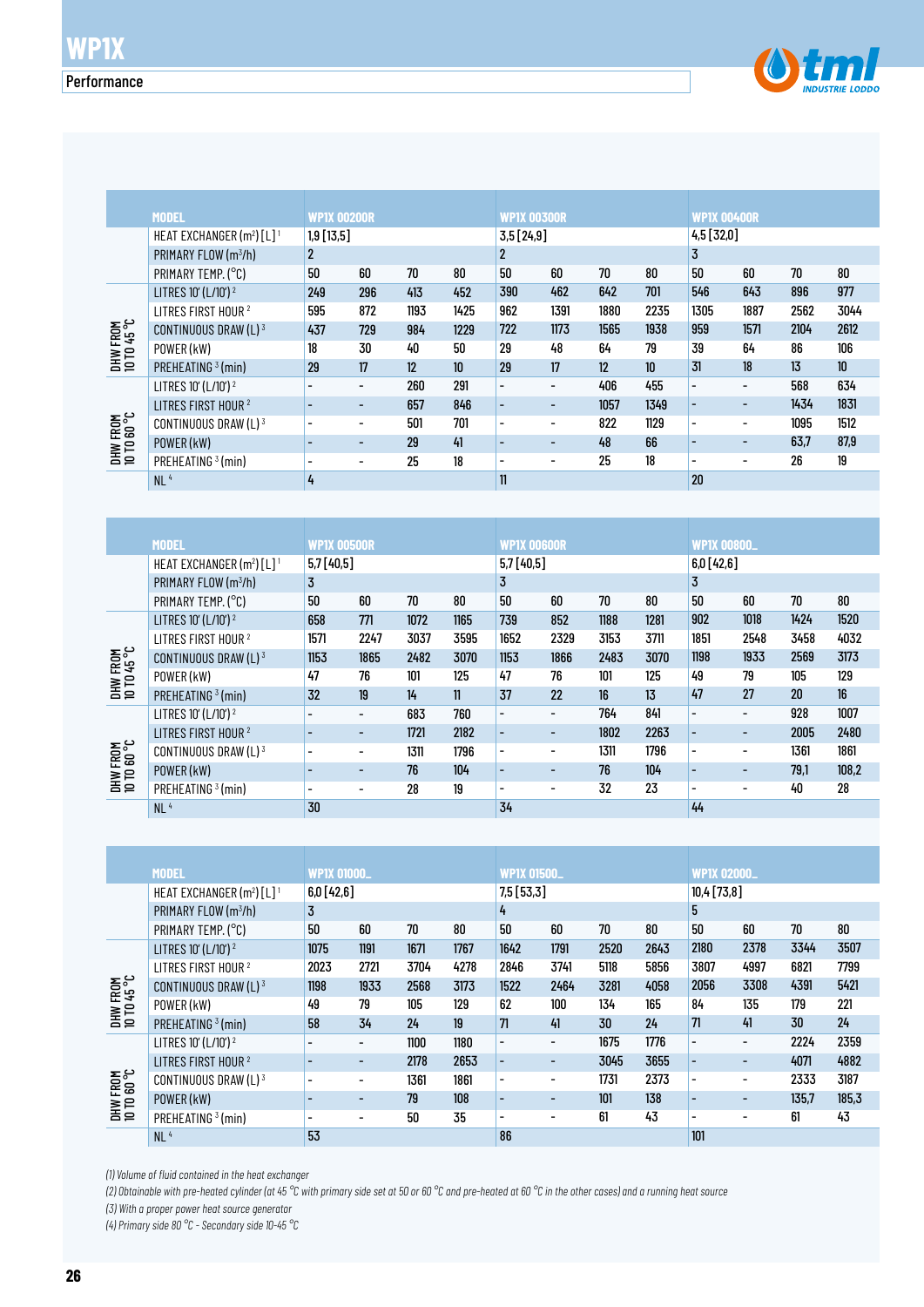FOR HEAT PUMPS



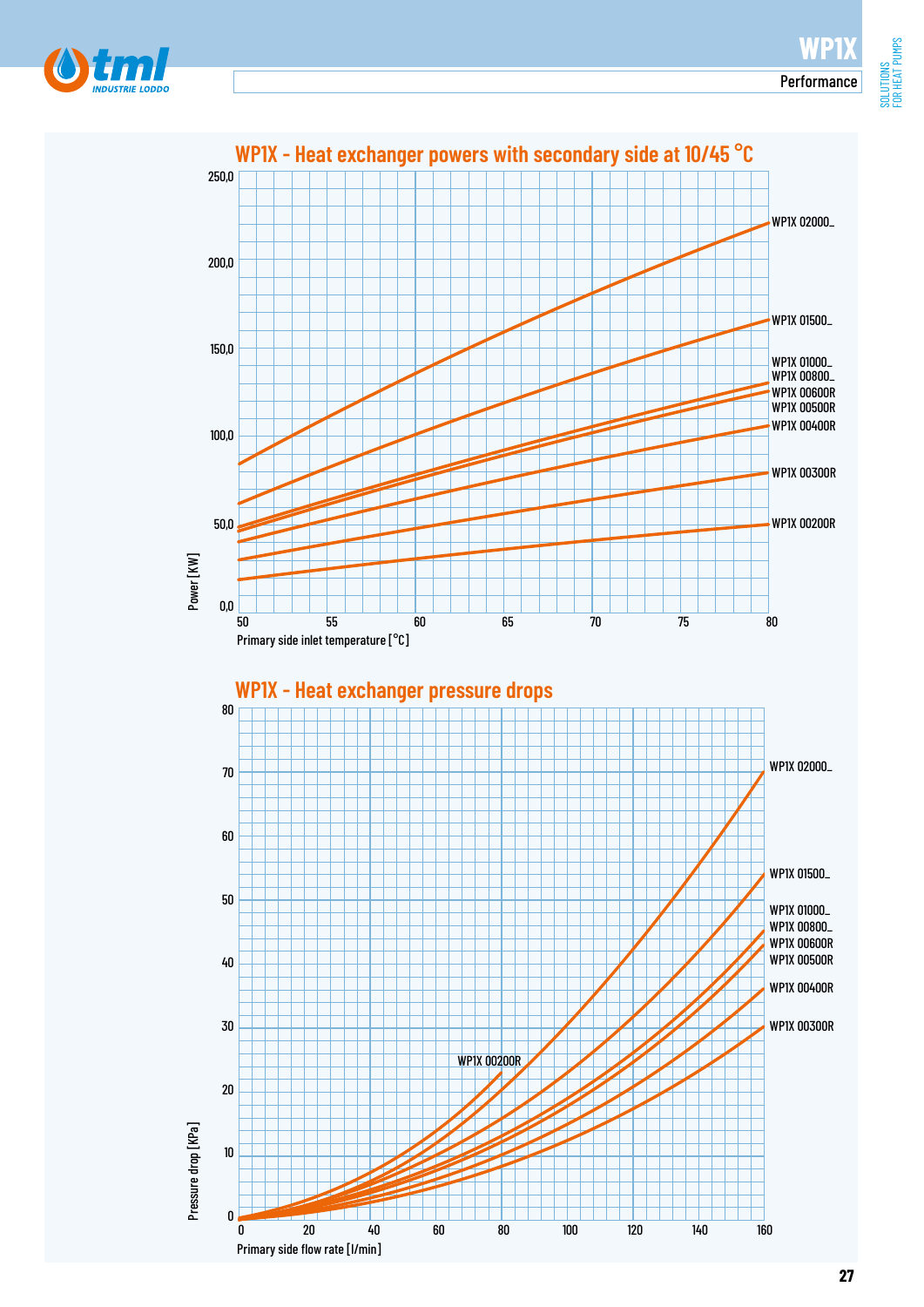



|                     | DIMENSIONS (mm) |      | $Ø$ EXT **       |       | <b>LOWER HEAT</b> | UPPER HEAT                  | WEIGHT |
|---------------------|-----------------|------|------------------|-------|-------------------|-----------------------------|--------|
| <b>MODEL</b>        |                 |      | (Hard/Soft ins.) | $R^*$ | EXCHANGER $(m2)$  | EXCHANGER (m <sup>2</sup> ) | (kg)   |
| <b>WP2X 00300 R</b> | 500             | 1595 | 600              | 1720  | 1,00              | 2,40                        | 90     |
| WP2X 00400 R        | 650             | 1395 | 750              | 1600  | 1,20              | 3,00                        | 107    |
| <b>WP2X 00500 R</b> | 650             | 1645 | 750              | 1820  | 1,50              | 4,20                        | 131    |
| WP2X 00600 R        | 650             | 1895 | 750              | 2050  | 2,00              | 5,00                        | 154    |
| WP2X 00800_         | 790             | 1750 | 990/1050         | 1745  | 2,00              | 5,20                        | 179    |
| WP2X 01000_         | 790             | 2110 | 990/1050         | 2095  | 3,30              | 6,00                        | 219    |
| WP2X 01500_         | 1000            | 2115 | 1200/1260        | 2145  | 3,60              | 7,50                        | 305    |
| WP2X 02000_         | 1100            | 2465 | 1300/1360        | 2465  | 5,50              | 8,50                        | 396    |

*\* For capacities from 300 to 600 litres, the tilt height refers to the insulated cylinder \*\* The insulation is removable except for models from 300 to 600 litres*

|                     |     | <b>HEIGHTS (mm)</b> |     |     |     |      |      |      |      |      |      |      |     |                               |               | <b>CONNECTIONS (GAS)</b> |                   |                          |                       |         |  |
|---------------------|-----|---------------------|-----|-----|-----|------|------|------|------|------|------|------|-----|-------------------------------|---------------|--------------------------|-------------------|--------------------------|-----------------------|---------|--|
| <b>MODEL</b>        |     |                     |     |     |     |      |      |      |      |      |      |      |     | aloxy e                       |               |                          | ТU                |                          |                       |         |  |
| <b>WP2X 00300 R</b> | 120 | 210                 | 300 | 320 | 430 | 495  | 560  | 745  | 925  | 1110 | 1160 | 1365 |     | 1 <sup>m</sup> /4             | $\frac{1}{2}$ | $\frac{1}{2}$            |                   | $\overline{\phantom{0}}$ | 1 <sup>n</sup> /2     | 120/180 |  |
| WP2X 00400 R        | 145 | 240                 | 310 | 340 | 440 | 525  | 565  | 720  | 870  | 1005 | 1030 | 1140 |     | 1''/4                         | $\frac{1}{2}$ | $\frac{1}{2}$            | 111               |                          | 1 <sup>n</sup> /2     | 120/180 |  |
| <b>WP2X 00500 R</b> | 145 | 240                 | 310 | 350 | 460 | 570  | 610  | 820  | 1020 | 1250 | 1280 | 1390 |     | 1 <sup>n</sup> / <sub>4</sub> | $\frac{1}{2}$ | $\frac{1}{2}$            | 10                |                          | 1 <sup>n</sup> /2     | 120/180 |  |
| <b>WP2X 00600 R</b> | 145 | 240                 | 310 | 390 | 540 | 605  | 670  | 870  | 1070 | 1470 | 1510 | 1640 |     | 1''/4                         | $\frac{1}{2}$ | $\frac{1}{2}$            | 111               | $\overline{\phantom{0}}$ | 1 <sup>n</sup> /2     | 120/180 |  |
| WP2X 00800_         | 170 | 275                 | 345 | 405 | 535 | 620  | 665  | 835  | 1000 | 1270 | 1310 | 1425 |     | 1 <sup>n</sup> /4             | $\frac{1}{2}$ | 1 <sup>''</sup>          | 1 <sup>n</sup> /2 |                          | 1 <sup>n</sup> /2     | 120/180 |  |
| WP2X 01000_         | 170 | 275                 | 345 | 475 | 675 | 750  | 825  | 975  | 1120 | 1575 | 1615 | 1770 |     | 1''/4                         | $\frac{1}{2}$ | 1"                       | 1 <sup>n</sup> /2 | $\overline{\phantom{0}}$ | 1 <sup>n</sup> /2     | 120/180 |  |
| WP2X 01500          | 230 | 345                 | 475 | 535 | 730 | 805  | 880  | 1025 | 1165 | 1560 | 1600 | 1740 |     | 1 <sup>n</sup> /4             | $\frac{1}{2}$ | <sup>"</sup>             | 2"                |                          | 1 <sup>n</sup> /2     | 220/290 |  |
| WP2X 02000          | 325 | 455                 | 585 | 655 | 955 | 1030 | 1105 | 1245 | 1385 | 1805 | 1885 | 2035 | 100 | $1^{\prime\prime}/\mu$        | $\frac{1}{2}$ | ı"                       | 2"                | ľ"                       | $1^{\prime\prime}/_2$ | 220/290 |  |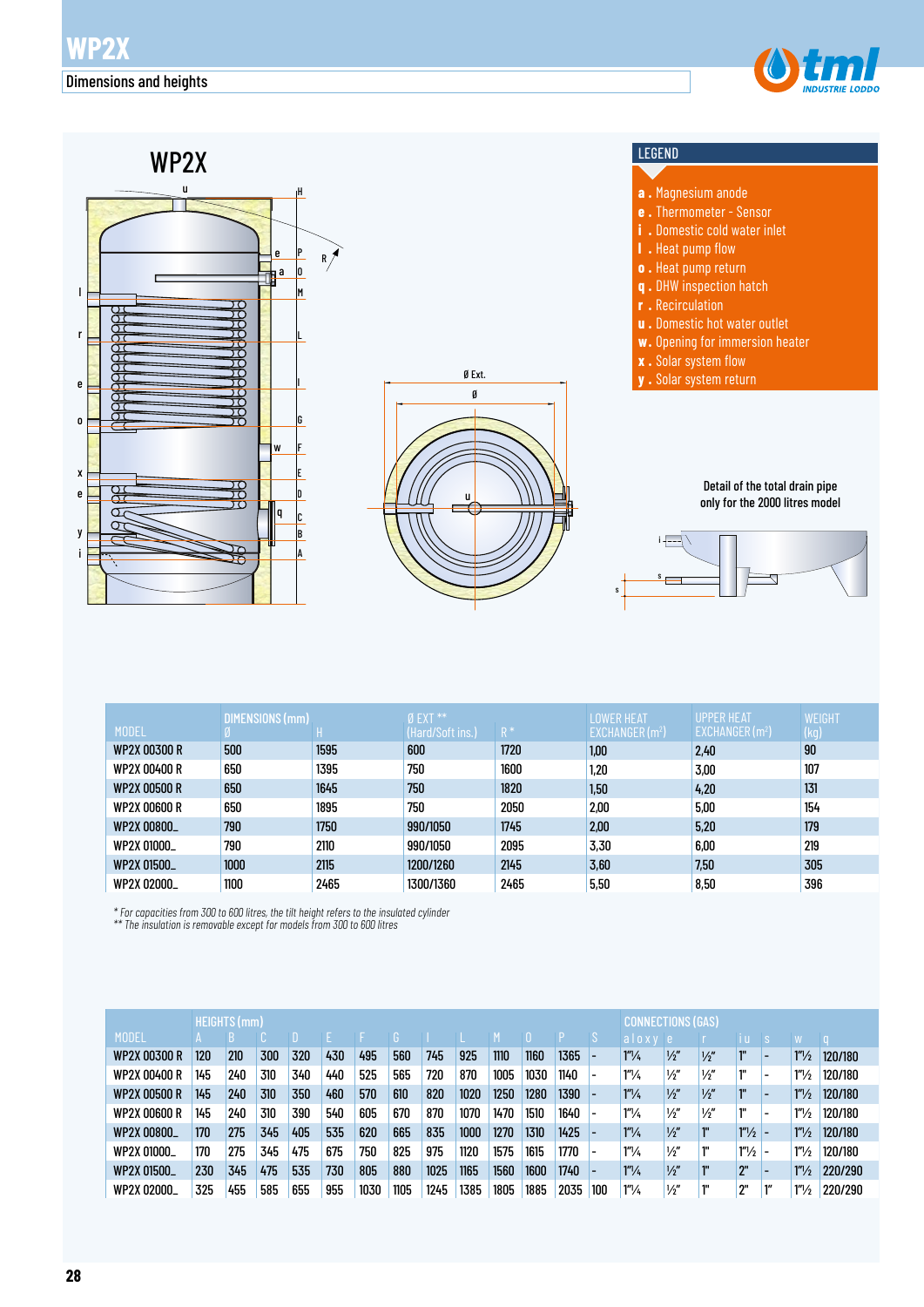

SOLUTIONS<br>FOR HEAT PUMPS FOR HEAT PUMPS

#### System layout

*Disclaimer: this layout is purely indicative. It does not replace consultant's design*

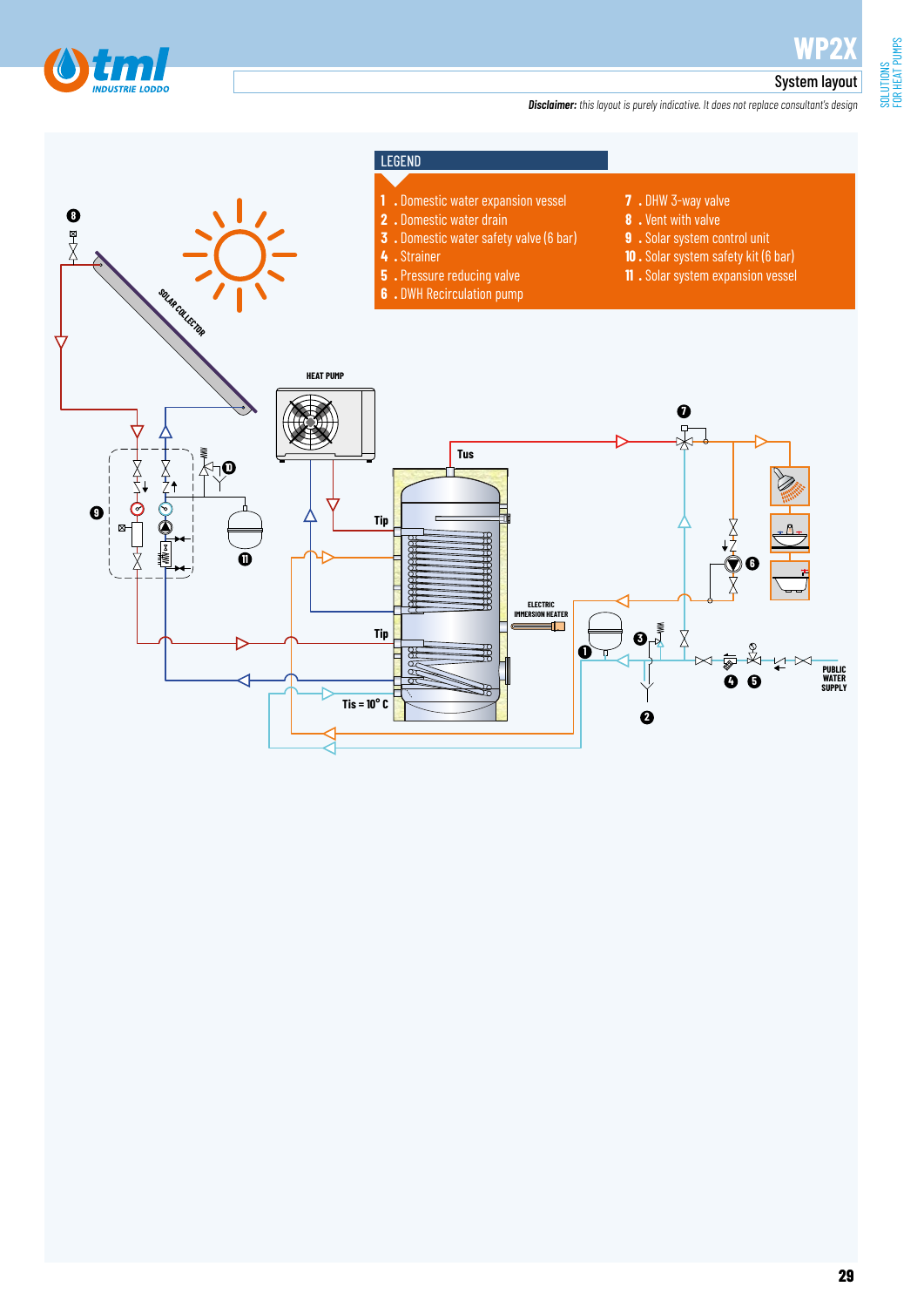



Data related to the lower heat exchanger

|                         | <b>MODEL</b>                                      | <b>WP2X 00300R</b>       |                              |        |            |                              | <b>WP2X 00400R</b>           |        |        | <b>WP2X 00500R</b>       |                          |      |        |  |  |
|-------------------------|---------------------------------------------------|--------------------------|------------------------------|--------|------------|------------------------------|------------------------------|--------|--------|--------------------------|--------------------------|------|--------|--|--|
|                         | HEAT EXCHANGER (m <sup>2</sup> ) [L] <sup>1</sup> | $1,0$ [7,1]              |                              |        |            | 1,2 [8,5]                    |                              |        |        | 1,5[10,6]                |                          |      |        |  |  |
|                         | PRIMARY FLOW (m3/h)                               | $\mathbf{2}$             |                              |        |            |                              |                              |        |        | $\overline{3}$           |                          |      |        |  |  |
|                         | PRIMARY TEMP. (°C)                                | 50                       | $60\,$                       | 70     | $80\,$     | $\overline{3}$<br>50         | 60                           | $70\,$ | $80\,$ | 50                       | 60                       | 70   | $80\,$ |  |  |
| DHW FROM<br>10 TD 45 °C | LITRES 10' (L/10') <sup>2</sup>                   | 315                      | 342                          | 484    | 507        | 441                          | 475                          | 673    | 701    | 534                      | 574                      | 813  | 848    |  |  |
|                         | LITRES FIRST HOUR <sup>2</sup>                    | 509                      | 671                          | 932    | 1069       | 678                          | 877                          | 1222   | 1391   | 825                      | 1068                     | 1486 | 1692   |  |  |
|                         |                                                   |                          | 416                          | 566    |            | 299                          | 508                          | 693    | 871    | 368                      |                          | 849  | 1066   |  |  |
|                         | CONTINUOUS DRAW (L) 3                             | 245                      |                              |        | 711        |                              |                              |        |        |                          | 623                      |      |        |  |  |
|                         | POWER (kW)                                        | 10                       | $17\,$                       | 23     | 29         | 12                           | 21                           | 28     | 35     | 15                       | 25                       | 35   | 43     |  |  |
|                         | PREHEATING <sup>3</sup> (min)                     | 75                       | 44                           | 32     | 25         | 87                           | 50                           | 37     | 29     | 86                       | 50                       | 36   | 29     |  |  |
| DHW FROM<br>10 TO 60 °C | LITRES 10' (L/10') <sup>2</sup>                   | $\overline{\phantom{a}}$ | $\overline{\phantom{a}}$     | 321    | 339        | $\overline{\phantom{0}}$     | $\overline{\phantom{a}}$     | 449    | 471    | $\overline{\phantom{a}}$ | $\overline{\phantom{0}}$ | 542  | 570    |  |  |
|                         | LITRES FIRST HOUR <sup>2</sup>                    |                          | $\overline{\phantom{a}}$     | 545    | 655        | $\overline{\phantom{0}}$     | ٠                            | 722    | 858    | $\overline{\phantom{0}}$ | $\overline{\phantom{a}}$ | 878  | 1045   |  |  |
|                         | CONTINUOUS DRAW (L) 3                             | $\overline{\phantom{a}}$ | $\overline{\phantom{a}}$     | 283    | 400        | $\qquad \qquad \blacksquare$ | $\qquad \qquad \blacksquare$ | 345    | 488    | $\overline{\phantom{a}}$ | $\blacksquare$           | 424  | 599    |  |  |
|                         | POWER (kW)                                        | $\overline{\phantom{a}}$ | $\overline{\phantom{a}}$     | 16     | 23         | $\qquad \qquad \blacksquare$ | ٠                            | $20\,$ | 28     | $\overline{a}$           | $\overline{\phantom{a}}$ | 24,7 | 34,9   |  |  |
|                         | PREHEATING <sup>3</sup> (min)                     | $\overline{\phantom{a}}$ | $\overline{\phantom{a}}$     | 65     | 45         | $\overline{\phantom{0}}$     | $\overline{\phantom{a}}$     | 75     | 52     | $\overline{\phantom{a}}$ | $\overline{a}$           | 74   | 52     |  |  |
|                         | NL <sup>4</sup>                                   | 4                        |                              |        |            | 6                            |                              |        |        | 8                        |                          |      |        |  |  |
|                         |                                                   |                          |                              |        |            |                              |                              |        |        |                          |                          |      |        |  |  |
|                         | <b>MODEL</b>                                      | <b>WP2X 00600R</b>       |                              |        |            | <b>WP2X 00800.</b>           |                              |        |        |                          | <b>WP2X 01000_</b>       |      |        |  |  |
|                         | HEAT EXCHANGER (m <sup>2</sup> ) [L] <sup>1</sup> | 2,0 [14,2]               |                              |        |            | 2,0 [14,2]                   |                              |        |        | 3,3[23,4]                |                          |      |        |  |  |
| DHW FROM<br>10 TD 45 °C | PRIMARY FLOW (m3/h)                               | $\overline{3}$           |                              |        |            | $\overline{3}$               |                              |        |        | $\overline{3}$           |                          |      |        |  |  |
|                         | PRIMARY TEMP. (°C)                                | 50                       | 60                           | $70\,$ | ${\bf 80}$ | 50                           | $60\,$                       | $70\,$ | $80\,$ | 50                       | 60                       | 70   | 80     |  |  |
|                         | LITRES 10' (L/10') <sup>2</sup>                   | 632                      | 684                          | 968    | 1012       | 788                          | 840                          | 1191   | 1235   | 1003                     | 1080                     | 1527 | 1592   |  |  |
|                         | LITRES FIRST HOUR <sup>2</sup>                    | 1011                     | 1322                         | 1835   | 2098       | 1167                         | 1478                         | 2058   | 2321   | 1591                     | 2056                     | 2842 | 3232   |  |  |
|                         | CONTINUOUS DRAW (L) 3                             | 479                      | 806                          | 1095   | 1372       | 479                          | 806                          | 1095   | 1372   | 743                      | 1233                     | 1661 | 2071   |  |  |
|                         | POWER (kW)                                        | 19                       | 33                           | 45     | 56         | 19                           | 33                           | 45     | 56     | 30                       | 50                       | 68   | 84     |  |  |
|                         | PREHEATING <sup>3</sup> (min)                     | 79                       | 46                           | 33     | 27         | 101                          | 59                           | 43     | 34     | 85                       | 49                       | 36   | 29     |  |  |
|                         | LITRES 10' (L/10') <sup>2</sup>                   | $\overline{a}$           | $\overline{\phantom{0}}$     | 644    | 679        | $\overline{a}$               | $\overline{\phantom{0}}$     | 800    | 835    | $\overline{a}$           | $\overline{a}$           | 1020 | 1073   |  |  |
|                         | LITRES FIRST HOUR <sup>2</sup>                    |                          | $\overline{\phantom{a}}$     | 1080   | 1293       | $\overline{\phantom{m}}$     | $\overline{\phantom{0}}$     | 1236   | 1449   | $\overline{\phantom{a}}$ | $\overline{a}$           | 1694 | 2011   |  |  |
|                         | CONTINUOUS DRAW (L) 3                             | $\overline{\phantom{a}}$ | $\overline{\phantom{a}}$     | 551    | 775        | $\overline{\phantom{0}}$     | $\overline{\phantom{a}}$     | 551    | 775    | $\overline{\phantom{a}}$ | $\overline{\phantom{0}}$ | 851  | 1186   |  |  |
|                         | POWER (kW)                                        |                          |                              | 32     | 45,1       | $\overline{\phantom{0}}$     | $\overline{\phantom{a}}$     | 32     | 45     | $\overline{\phantom{a}}$ | $\overline{\phantom{a}}$ | 49   | 69     |  |  |
| DHW FROM<br>10 TO 60 °C | PREHEATING <sup>3</sup> (min)                     | $\overline{\phantom{a}}$ | $\overline{\phantom{0}}$     | 68     | 48         | $\overline{\phantom{0}}$     | $\overline{a}$               | 87     | 61     | $\overline{\phantom{a}}$ | $\overline{a}$           | 73   | 51     |  |  |
|                         | NL <sup>4</sup>                                   | 13                       |                              |        |            | <b>16</b>                    |                              |        |        | 29                       |                          |      |        |  |  |
|                         |                                                   |                          |                              |        |            |                              |                              |        |        |                          |                          |      |        |  |  |
|                         | <b>MODEL</b>                                      | <b>WP2X 01500_</b>       |                              |        |            | <b>WP2X 02000.</b>           |                              |        |        |                          |                          |      |        |  |  |
|                         | HEAT EXCHANGER (m <sup>2</sup> ) [L] <sup>1</sup> | 3,6 [25,5]               |                              |        |            | 5,5 [39,0]                   |                              |        |        |                          |                          |      |        |  |  |
|                         | PRIMARY FLOW (m3/h)                               | 4                        |                              |        |            | 5                            |                              |        |        |                          |                          |      |        |  |  |
| DHW FROM<br>10 TO 45 °C | PRIMARY TEMP. (°C)                                | 50                       | 60                           | 70     | 80         | 50                           | 60                           | 70     | 80     |                          |                          |      |        |  |  |
|                         | LITRES 10' (L/10') <sup>2</sup>                   | 1533                     | 1621                         | 2299   | 2373       | 2050                         | 2180                         | 3087   | 3196   |                          |                          |      |        |  |  |
|                         | LITRES FIRST HOUR <sup>2</sup>                    | 2192                     | 2723                         | 3790   | 4236       | 3030                         | 3806                         | 5280   | 5929   |                          |                          |      |        |  |  |
|                         | CONTINUOUS DRAW (L) 3                             | 833                      | 1392                         | 1883   | 2353       | 1238                         | 2055                         | 2769   | 3452   |                          |                          |      |        |  |  |
|                         | POWER (kW)                                        | 34                       | 57                           | 77     | 96         | 50                           | 84                           | 113    | 141    |                          |                          |      |        |  |  |
|                         | PREHEATING <sup>3</sup> (min)                     | $117$                    | 68                           | $50\,$ | $39$       | 107                          | 62                           | 45     | $36\,$ |                          |                          |      |        |  |  |
| DHW FROM<br>10 TO 60 °C | LITRES 10' (L/10') <sup>2</sup>                   |                          | $\qquad \qquad \blacksquare$ | 1552   | 1613       |                              | $\overline{\phantom{a}}$     | 2079   | 2167   |                          |                          |      |        |  |  |
|                         | LITRES FIRST HOUR <sup>2</sup>                    |                          | ٠                            | 2310   | 2673       |                              | $\overline{\phantom{a}}$     | 3202   | 3732   |                          |                          |      |        |  |  |
|                         | CONTINUOUS DRAW (L) 3                             |                          | $\overline{\phantom{a}}$     | 957    | 1339       | -                            | $\overline{\phantom{a}}$     | 1419   | 1976   |                          |                          |      |        |  |  |
|                         | POWER (kW)                                        |                          | ٠                            | 55,6   | 77,9       | -                            | ۰                            | 82,5   | 114,9  |                          |                          |      |        |  |  |
|                         | PREHEATING <sup>3</sup> (min)                     |                          | $\overline{\phantom{a}}$     | 101    | 71         | -                            | $\overline{\phantom{a}}$     | 92     | 65     |                          |                          |      |        |  |  |

*(1) Volume of fluid contained in the heat exchanger*

 $NL<sup>4</sup>$ 

*(2) Obtainable with pre-heated cylinder (at 45 °C with primary side set at 50 or 60 °C and pre-heated at 60 °C in the other cases) and a running heat source (3) With a proper power heat source generator*

51

43

*(4) Primary side 80 °C - Secondary side 10-45 °C*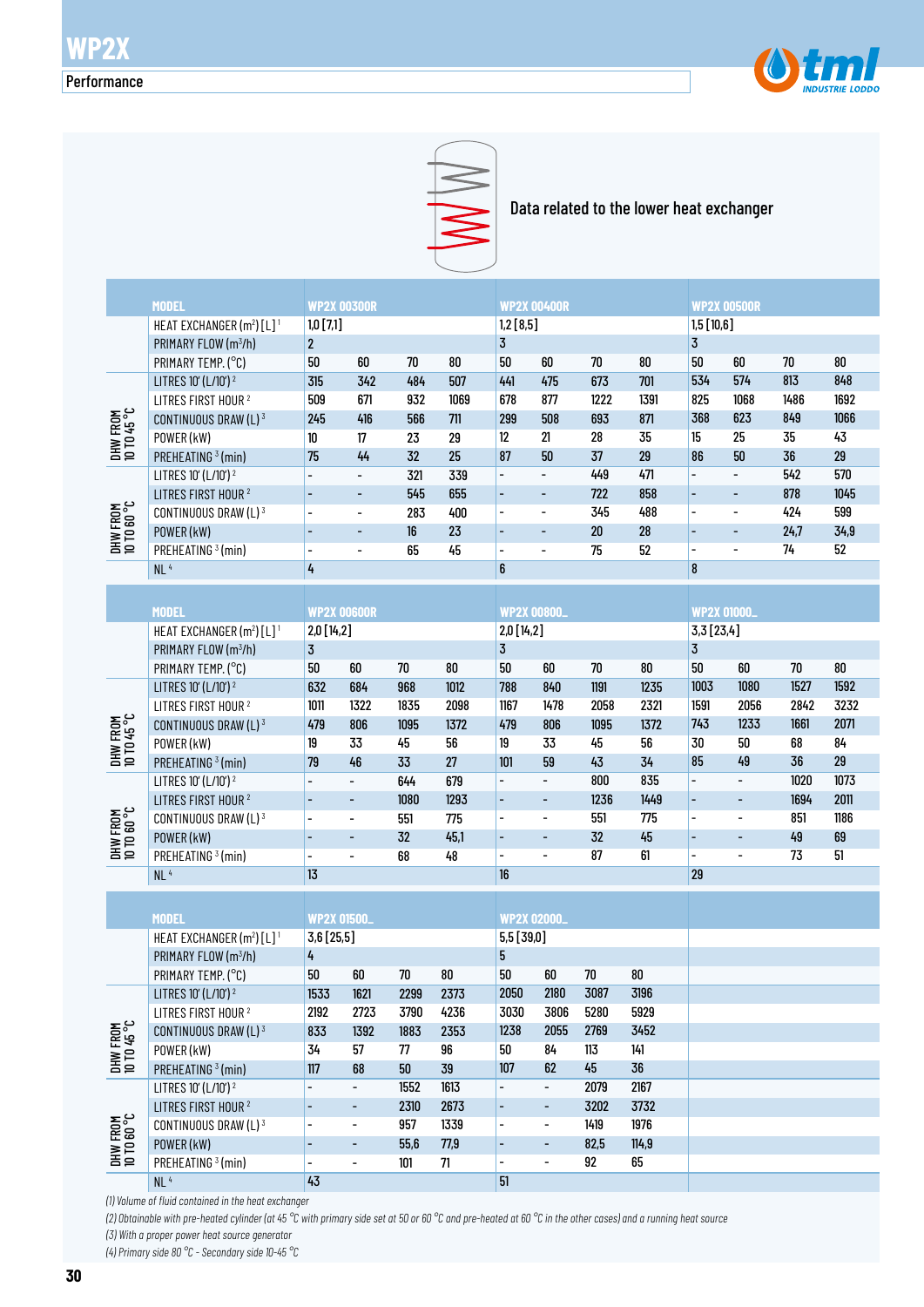FOR HEAT PUMPS



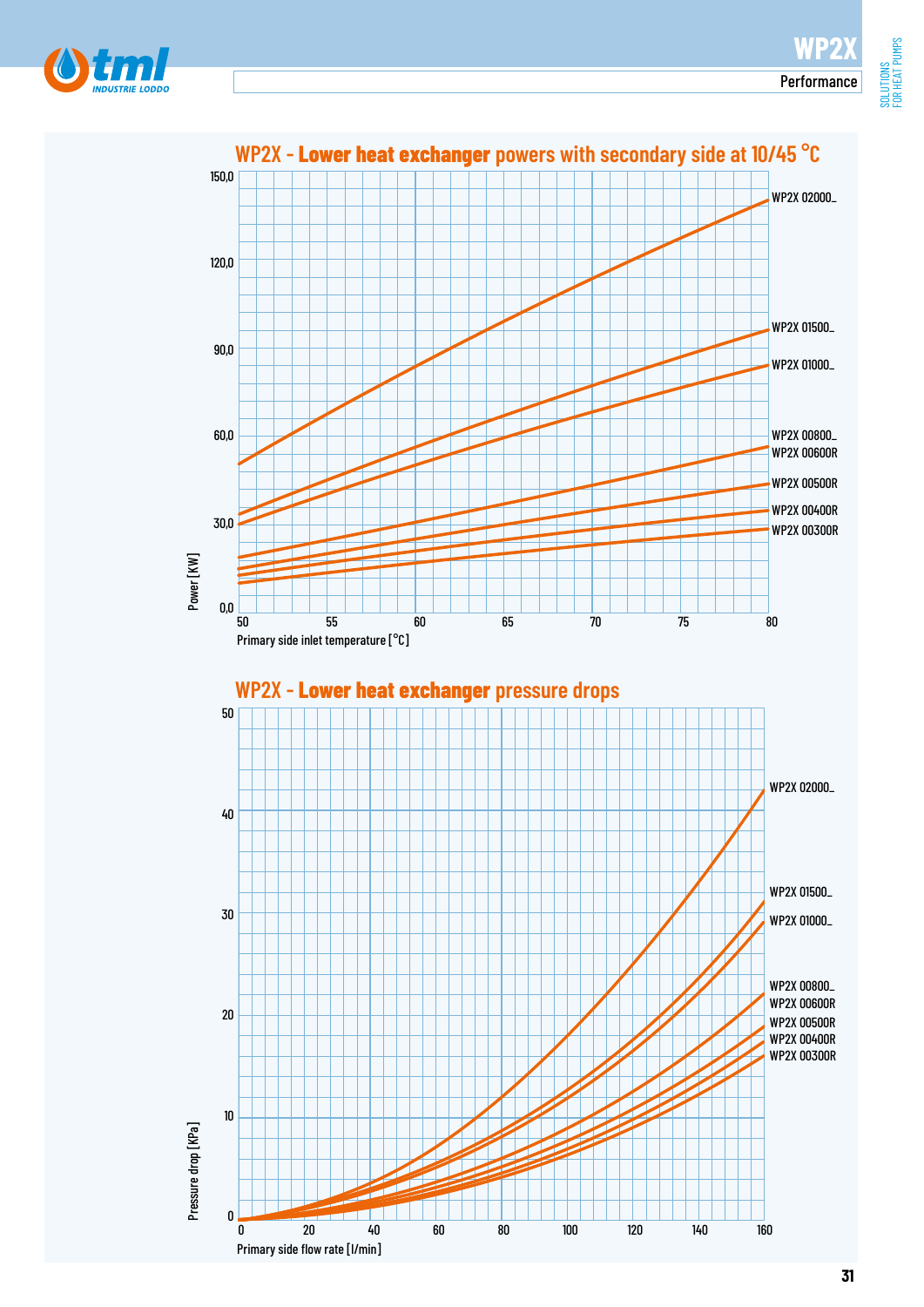



#### Data related to the upper heat exchanger

*The performance values in the chart refer to the partial volume of water affected by the heat exchanger* 

|                                                    | <b>WP2X 00300R</b><br><b>MODEL</b>                |                          |                              |               |        | <b>WP2X 00400R</b>           |                              |        |             | <b>WP2X 00500R</b>       |                              |        |            |  |  |
|----------------------------------------------------|---------------------------------------------------|--------------------------|------------------------------|---------------|--------|------------------------------|------------------------------|--------|-------------|--------------------------|------------------------------|--------|------------|--|--|
|                                                    | HEAT EXCHANGER (m <sup>2</sup> ) [L] <sup>1</sup> | 2,4 [17,0]               |                              |               |        | $3,0$ [21,3]                 |                              |        |             | $4,2$ [29,8]             |                              |        |            |  |  |
|                                                    | PRIMARY FLOW (m <sup>3</sup> /h)                  | $\overline{2}$           |                              |               |        | 3                            |                              |        |             | 3                        |                              |        |            |  |  |
|                                                    | PRIMARY TEMP. (°C)                                | 50                       | 60                           | 70            | 80     | 50                           | 60                           | $70\,$ | 80          | 50                       | 60                           | 70     | 80         |  |  |
|                                                    | LITRES 10' (L/10') <sup>2</sup>                   | 265                      | 320                          | 445           | 492    | 345                          | 417                          | 582    | 643         | 445                      | 538                          | 747    | 824        |  |  |
| DHW FROM<br>10 TD 45 °C                            | LITRES FIRST HOUR <sup>2</sup>                    | 687                      | 1018                         | 1385          | 1661   | 888                          | 1320                         | 1801   | 2164        | 1164                     | 1718                         | 2330   | 2792       |  |  |
|                                                    | CONTINUOUS DRAW (L) 3                             | 533                      | 881                          | 1186          | 1477   | 685                          | 1140                         | 1540   | 1922        | 907                      | 1491                         | 2000   | 2485       |  |  |
|                                                    | POWER (kW)                                        | 22                       | 36                           | 48            | 60     | 28                           | 46                           | 63     | 78          | 37                       | 61                           | 81     | 101        |  |  |
|                                                    | PREHEATING <sup>3</sup> (min)                     | 24                       | 14                           | 10            | 8      | 24                           | 14                           | 10     | 8           | 24                       | 14                           | 10     | 8          |  |  |
|                                                    | LITRES 10' (L/10') <sup>2</sup>                   |                          | $\overline{\phantom{0}}$     | 277           | 315    | $\overline{\phantom{0}}$     | $\overline{\phantom{0}}$     | 361    | 411         | $\overline{\phantom{0}}$ | $\blacksquare$               | 466    | 529        |  |  |
|                                                    | LITRES FIRST HOUR <sup>2</sup>                    | $\overline{\phantom{a}}$ | -                            | 760           | 986    | $\overline{\phantom{0}}$     | -                            | 983    | 1279        | $\overline{\phantom{0}}$ | $\overline{\phantom{a}}$     | 1286   | 1665       |  |  |
|                                                    |                                                   | $\overline{\phantom{a}}$ |                              |               | 848    | $\overline{\phantom{0}}$     | $\overline{\phantom{a}}$     | 786    | 1097        | $\overline{\phantom{0}}$ | $\qquad \qquad \blacksquare$ | 1037   | 1435       |  |  |
|                                                    | CONTINUOUS DRAW (L) 3                             | $\overline{\phantom{a}}$ | $\qquad \qquad \blacksquare$ | 610<br>35     | 49     | ÷,                           |                              | 46     |             | $\overline{\phantom{0}}$ | $\overline{\phantom{a}}$     | 60,3   | 83,4       |  |  |
| DHW FROM<br>10 TO 60 °C                            | POWER (kW)                                        |                          | $\qquad \qquad \blacksquare$ |               | 15     |                              | $\overline{\phantom{0}}$     |        | 64          | $\overline{\phantom{0}}$ | $\overline{\phantom{a}}$     | 21     | 15         |  |  |
|                                                    | PREHEATING <sup>3</sup> (min)                     | $\overline{\phantom{a}}$ | $\qquad \qquad \blacksquare$ | 21            |        | $\overline{\phantom{0}}$     | $\overline{\phantom{0}}$     | 21     | 15          |                          |                              |        |            |  |  |
|                                                    | NL <sup>4</sup>                                   | 5                        |                              |               |        | <sup>12</sup>                |                              |        |             | 19                       |                              |        |            |  |  |
|                                                    |                                                   |                          |                              |               |        |                              |                              |        |             |                          |                              |        |            |  |  |
|                                                    | <b>MODEL</b>                                      |                          | <b>WP2X 00600R</b>           |               |        | <b>WP2X 00800.</b>           |                              |        |             |                          | <b>WP2X 01000_</b>           |        |            |  |  |
|                                                    | HEAT EXCHANGER (m <sup>2</sup> ) [L] <sup>1</sup> | 5,0 [35,5]               |                              |               |        | 5,2 [36,9]                   |                              |        |             | 6,0[42,6]                |                              |        |            |  |  |
| DHW FROM<br>10 TD 45 °C                            | PRIMARY FLOW (m <sup>3</sup> /h)                  | $\overline{3}$           |                              |               |        | $\overline{3}$               |                              |        |             | 3                        |                              |        |            |  |  |
|                                                    | PRIMARY TEMP. (°C)                                | 50                       | 60                           | 70            | 80     | 50                           | 60                           | $70\,$ | $80\,$      | 50                       | 60                           | $70\,$ | ${\bf 80}$ |  |  |
|                                                    | LITRES 10' (L/10') <sup>2</sup>                   | 526                      | 630                          | 876           | 961    | 611                          | 718                          | 1000   | 1088        | 717                      | 833                          | 1160   | 1256       |  |  |
|                                                    | LITRES FIRST HOUR <sup>2</sup>                    | 1352                     | 1975                         | 2672          | 3187   | 1462                         | 2102                         | 2846   | 3374        | 1666                     | 2363                         | 3193   | 3767       |  |  |
|                                                    | CONTINUOUS DRAW (L) 3                             | 1042                     | 1699                         | 2269          | 2812   | 1075                         | 1748                         | 2332   | 2888        | 1198                     | 1933                         | 2568   | 3173       |  |  |
|                                                    | POWER (kW)                                        | 42                       | 69                           | 92            | 114    | 44                           | 71                           | 95     | $118$       | 49                       | 79                           | 105    | 129        |  |  |
|                                                    | PREHEATING <sup>3</sup> (min)                     | 26                       | 15                           | $\mathbf{11}$ | 9      | 31                           | 18                           | 13     | $\mathbf l$ | 34                       | 20                           | 15     | 12         |  |  |
|                                                    | LITRES 10' (L/10') <sup>2</sup>                   |                          | $\overline{\phantom{0}}$     | 550           | 620    | $\overline{\phantom{0}}$     | $\overline{\phantom{a}}$     | 635    | 708         | $\overline{\phantom{0}}$ | $\overline{\phantom{a}}$     | 743    | 822        |  |  |
|                                                    | LITRES FIRST HOUR <sup>2</sup>                    |                          | ٠                            | 1490          | 1915   | -                            | $\overline{\phantom{0}}$     | 1604   | 2040        | $\overline{a}$           | $\overline{\phantom{a}}$     | 1820   | 2295       |  |  |
| DHW FROM<br>10 TO 60 °C                            | CONTINUOUS DRAW (L) 3                             | $\overline{\phantom{a}}$ | $\overline{\phantom{0}}$     | 1188          | 1635   | $\overline{\phantom{a}}$     | $\overline{\phantom{a}}$     | 1224   | 1683        | $\overline{\phantom{0}}$ | $\overline{\phantom{a}}$     | 1361   | 1861       |  |  |
|                                                    | POWER (kW)                                        | $\overline{\phantom{a}}$ | ٠                            | 69,1          | 95,1   | $\overline{\phantom{0}}$     | $\overline{\phantom{0}}$     | 71     | 98          | $\overline{\phantom{0}}$ | $\overline{\phantom{a}}$     | 79     | $108\,$    |  |  |
|                                                    | PREHEATING <sup>3</sup> (min)                     | $\overline{\phantom{0}}$ | -                            | 23            | 16     | $\overline{\phantom{0}}$     | $\qquad \qquad \blacksquare$ | 27     | 19          | $\overline{\phantom{0}}$ | $\overline{a}$               | 30     | 21         |  |  |
|                                                    | NL <sup>4</sup>                                   | 23                       |                              |               |        | 29                           |                              |        |             | 34                       |                              |        |            |  |  |
|                                                    |                                                   |                          |                              |               |        |                              |                              |        |             |                          |                              |        |            |  |  |
|                                                    | <b>MODEL</b>                                      | <b>WP2X 01500_</b>       |                              |               |        | <b>WP2X 02000</b>            |                              |        |             |                          |                              |        |            |  |  |
|                                                    | HEAT EXCHANGER (m <sup>2</sup> ) [L] <sup>1</sup> | 7,5 [53,2]               |                              |               |        |                              | 8,5 [60,3]                   |        |             |                          |                              |        |            |  |  |
|                                                    | PRIMARY FLOW (m <sup>3</sup> /h)                  | 4                        |                              |               |        | 4                            |                              |        |             |                          |                              |        |            |  |  |
|                                                    | PRIMARY TEMP. (°C)                                | 50                       | 60                           | 70            | 80     | 50                           | 60                           | 70     | 80          |                          |                              |        |            |  |  |
| DHW FROM<br>10 TO 45 °C<br>DHW FROM<br>10 TO 60 °C | LITRES 10' (L/10') <sup>2</sup>                   | 1060                     | 1209                         | 1690          | 1813   | 1334                         | 1495                         | 2092   | 2224        |                          |                              |        |            |  |  |
|                                                    | LITRES FIRST HOUR <sup>2</sup>                    | 2265                     | 3160                         | 4287          | 5025   | 2657                         | 3620                         | 4912   | 5703        |                          |                              |        |            |  |  |
|                                                    | CONTINUOUS DRAW (L) 3                             | 1522                     | 2464                         | 3281          | 4058   | 1670                         | 2685                         | 3562   | 4395        |                          |                              |        |            |  |  |
|                                                    | POWER (kW)                                        | 62                       | 100                          | 134           | 165    | 68                           | 109                          | 145    | 179         |                          |                              |        |            |  |  |
|                                                    | PREHEATING <sup>3</sup> (min)                     | 42                       | 24                           | 18            | $14\,$ | 51                           | 29                           | 21     | $17\,$      |                          |                              |        |            |  |  |
|                                                    | LITRES 10' (L/10') <sup>2</sup>                   |                          | $\overline{\phantom{a}}$     | 1093          | 1195   | $\overline{\phantom{0}}$     | $\qquad \qquad \blacksquare$ | 1370   | 1479        |                          |                              |        |            |  |  |
|                                                    | LITRES FIRST HOUR <sup>2</sup>                    |                          | -                            | 2464          | 3074   | ۰                            | $\overline{\phantom{a}}$     | 2871   | 3527        |                          |                              |        |            |  |  |
|                                                    | CONTINUOUS DRAW (L) 3                             |                          | $\qquad \qquad \blacksquare$ | 1731          | 2373   | -                            | $\overline{\phantom{a}}$     | 1896   | 2587        |                          |                              |        |            |  |  |
|                                                    | POWER (kW)                                        |                          | -                            | 100,7         | 138,0  | $\qquad \qquad \blacksquare$ | $\overline{\phantom{a}}$     | 110,3  | 150,4       |                          |                              |        |            |  |  |
|                                                    | PREHEATING 3 (min)                                |                          |                              | 36            | 25     | $\overline{\phantom{0}}$     | $\blacksquare$               | 44     | 31          |                          |                              |        |            |  |  |

- - 44 31

78

*(1) Volume of fluid contained in the heat exchanger*

PREHEATING 3 (min)

 $NL<sup>4</sup>$ 

*(2) Obtainable with pre-heated cylinder (at 45 °C with primary side set at 50 or 60 °C and pre-heated at 60 °C in the other cases) and a running heat source (3) With a proper power heat source generator*

- - 36 25

59

*(4) Primary side 80 °C - Secondary side 10-45 °C*